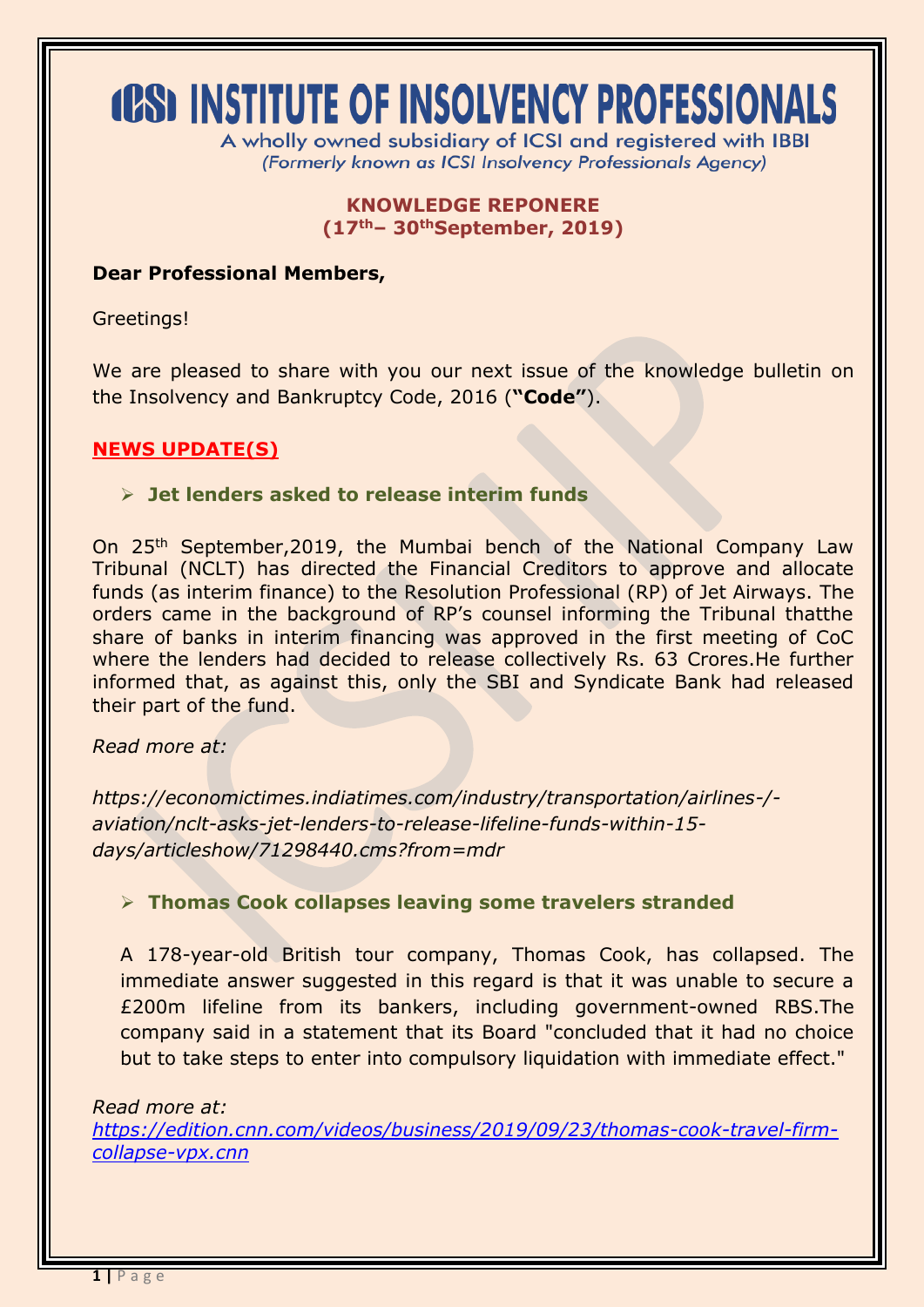# **LIST OF COMPANIES THAT HAVE RECENTLY UNDERGONE RESOLUTION**

| $\mathbf{S}$ .<br><b>No</b> |                                                             | <b>Case Title</b> |                         |  | <b>Bench</b>                             | <b>Date of Order</b> |
|-----------------------------|-------------------------------------------------------------|-------------------|-------------------------|--|------------------------------------------|----------------------|
|                             |                                                             |                   | <b>Garments Limited</b> |  | <i>In the matter of Scotts</i> Bengaluru | 16,09,2019           |
| 2.                          | In the matter of Jasper<br><b>Engineers Private Limited</b> |                   |                         |  | <b>New Delhi</b>                         | 17.09.2019           |

# **LIST OF COMPANIES THAT HAVE RECENTLY UNDERGONE LIQUIDATION**

| $\overline{\mathsf{s}}$ .<br><b>No</b> | <b>Case Title</b>                                                  | <b>Bench</b> | <b>Date of Order</b> |
|----------------------------------------|--------------------------------------------------------------------|--------------|----------------------|
| 1.                                     | In the matter of Transstroy   Amaravathi Bench<br>(India) Limited  |              | 18.09.2019           |
| 2.                                     | In the matter of Devikripa<br>Trading Pvt. Ltd.                    | Kolkata      | 19.09.2019           |
| 3.                                     | <i>In the matter of Antrix</i> Mumbai<br>Diamond Exports Pvt. Ltd. |              | 20.09.2019           |

# **BRIEF OF JUDGEMENTS**

| $S_{1}$<br>No. | <b>Case Details</b>                                                                                                                                           | Date of<br>Order | <b>Courts</b>    | <b>Brief</b>                                                                                                                                                                                                                                                                                                         | <b>Case link</b>                                                                                    |
|----------------|---------------------------------------------------------------------------------------------------------------------------------------------------------------|------------------|------------------|----------------------------------------------------------------------------------------------------------------------------------------------------------------------------------------------------------------------------------------------------------------------------------------------------------------------|-----------------------------------------------------------------------------------------------------|
| 1 <sub>1</sub> | of <sub>l</sub><br>Committee<br><b>Creditors</b><br>of<br>Auto<br>Amtek<br>through<br>Corporation<br>Bank v. Dinkar<br>$T_{\rm r}$<br>Subramaniam<br>and Ors. | 24.09.2019       | Supreme<br>Court | The civil appeal was<br>filed contendingthat<br>the resolution plan<br>wrtAmtek Auto Ltd.<br>had failed owing to<br>non-fulfillment of the l<br>commitment by the<br>Resolution Applicant,<br>Liberty House, which<br>consumed the time<br>periodprovided<br>under Section 12 of<br>the Code.<br>Placing reliance on | https://ibb<br>i.qov.in//u<br>ploads/ord<br>er/ddb777<br>98c9c62a3<br>95a6a6c77<br>19578b01.<br>pdf |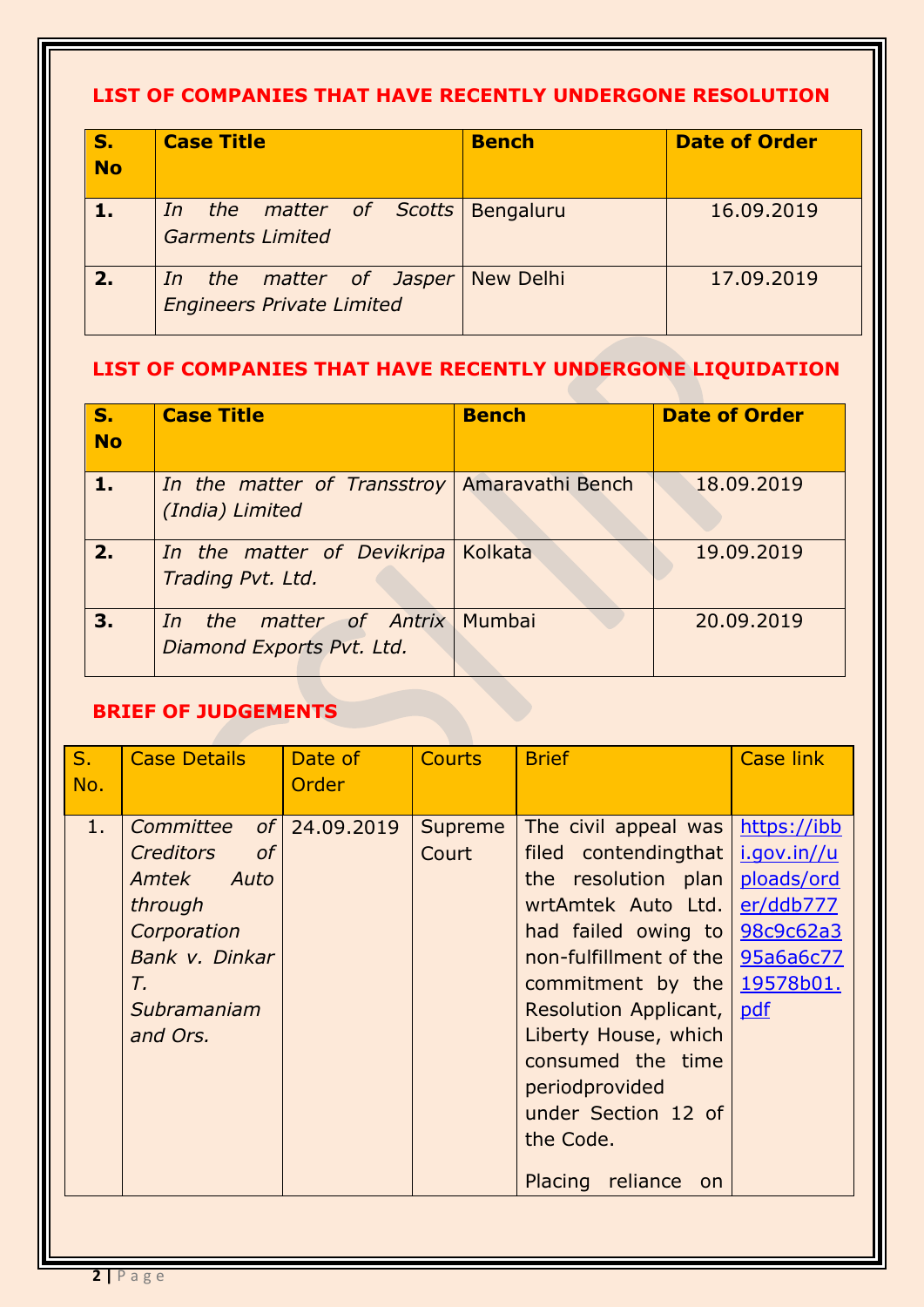|    |                                                                                                                      |            |              | the third proviso to<br>section 12(3), IBC<br>introducedby<br>as<br>of<br>the<br>virtue<br>Amendment<br>Act,<br>2019 made effective<br>from 16.08.2019, by<br>which the resolution<br>process<br>may<br>be<br>permitted<br>to<br>be<br>completed within 90<br>days from the date<br><b>of</b><br>the<br>commencement<br><sub>of</sub><br>the Amendment Act,<br>Tribunal<br>held<br>the<br>that<br>the<br>periodforcompletion<br>of resolution process<br>now would be 15 <sup>th</sup><br>November 2019 and<br>therefore,<br>the<br>resolution<br>professional<br>was<br>directedto<br>invite<br>fresh<br>resolution<br>plans for the CoC to<br>consider. |                                                                                        |
|----|----------------------------------------------------------------------------------------------------------------------|------------|--------------|-----------------------------------------------------------------------------------------------------------------------------------------------------------------------------------------------------------------------------------------------------------------------------------------------------------------------------------------------------------------------------------------------------------------------------------------------------------------------------------------------------------------------------------------------------------------------------------------------------------------------------------------------------------|----------------------------------------------------------------------------------------|
| 2. | <b>Edelweiss</b><br>Asset<br>Reconstruction<br>Company<br>Limited v.<br>Sachet<br>Infrastructure<br>Pvt. Ltd. & ors. | 20.09.2019 | <b>NCLAT</b> | Corporate<br>Insolvency<br><b>Resolution Process in</b><br>respect of M/s Adel<br>Landmarks Limited<br>was admitted by the $9d4efb03b$<br>Adjudicating<br>Authority videits<br>order dated<br>5.12.2018.<br><b>During</b><br>pendency,<br><b>its</b> the set<br><b>Edelweiss</b><br>Asset<br>Reconstruction<br>Company Limited, in                                                                                                                                                                                                                                                                                                                        | https://ibb<br>i.gov.in//u<br>ploads/ord<br>er/e43157f<br>60f13a167<br>8d3a908.p<br>df |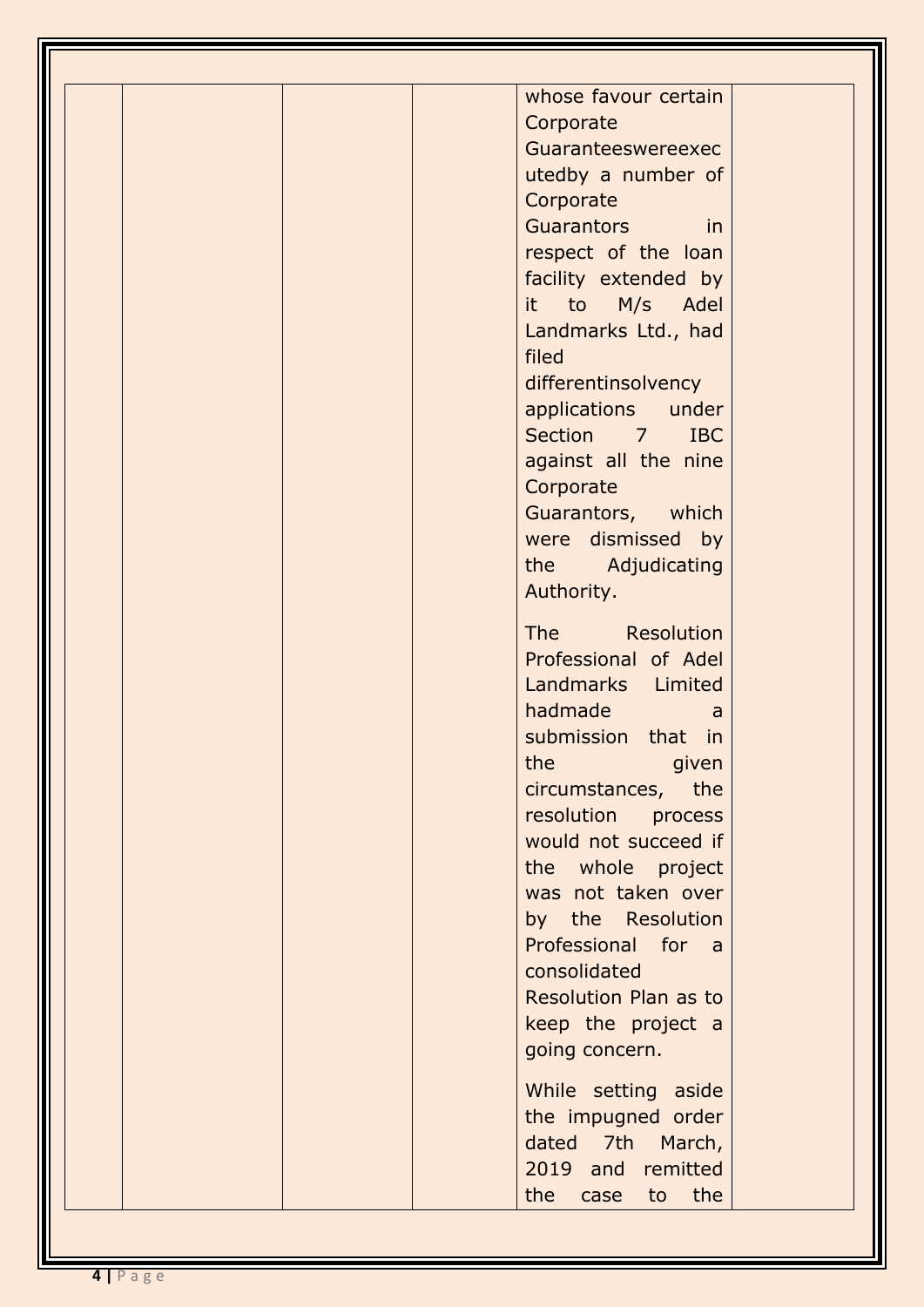| Authority,<br>the<br><b>NCLATdirectedthe</b><br>AA to admit the<br>applications under<br>Section 7 filed by<br>'Edelweiss Asset<br>Reconstruction<br>Company Limited'<br>against<br>five                                                                                                                                                                                                                                                                                                                                                                                                                                                                                                                                                                                                                                                                                                                                                                                                                                                                                                                                  |  |                                  |  |
|---------------------------------------------------------------------------------------------------------------------------------------------------------------------------------------------------------------------------------------------------------------------------------------------------------------------------------------------------------------------------------------------------------------------------------------------------------------------------------------------------------------------------------------------------------------------------------------------------------------------------------------------------------------------------------------------------------------------------------------------------------------------------------------------------------------------------------------------------------------------------------------------------------------------------------------------------------------------------------------------------------------------------------------------------------------------------------------------------------------------------|--|----------------------------------|--|
| appoint<br>the<br><b>Resolution</b><br>Professional of Adel<br>Landmarks Limited<br>common<br>as<br>Resolution<br>Professional<br>to<br>joint<br><b>ensure</b><br>corporate insolvency<br>resolution process.<br>3.<br>NCLAT has allowed<br>24.09.2019<br><b>NCLAT</b><br>https://ibb<br><b>Jet</b><br>Airways<br>(India) Ltd v.<br>the<br>Dutch<br>i.gov.in//u<br>State Bank of<br>Bankruptcy<br>ploads/ord<br>Administrator<br>to $er/b7bbd5$<br>India & Anr.<br>attend the meeting   ba93be73b<br>of CoC in the   b4602dfe2<br>ongoing Jet Airways   5f25cdd4.<br>Insolvency<br>pdf<br>proceedings. NCLAT<br>held that the Dutch<br>Administrator<br>is<br>equivalent to the<br><b>Resolution</b><br>Professional in India,<br>and as per our law<br>also he has the right<br>CoC<br>attend<br>to<br>meetings. NCLAT<br>furtherclarified that<br>the the contract of the state of the state of the state of the state of the state of the state of the state of the state of the state of the state of the state of the state of the state of the state of the state of the sta<br><b>Dutch</b><br>Administrator would |  | Adjudicating<br>companies and to |  |